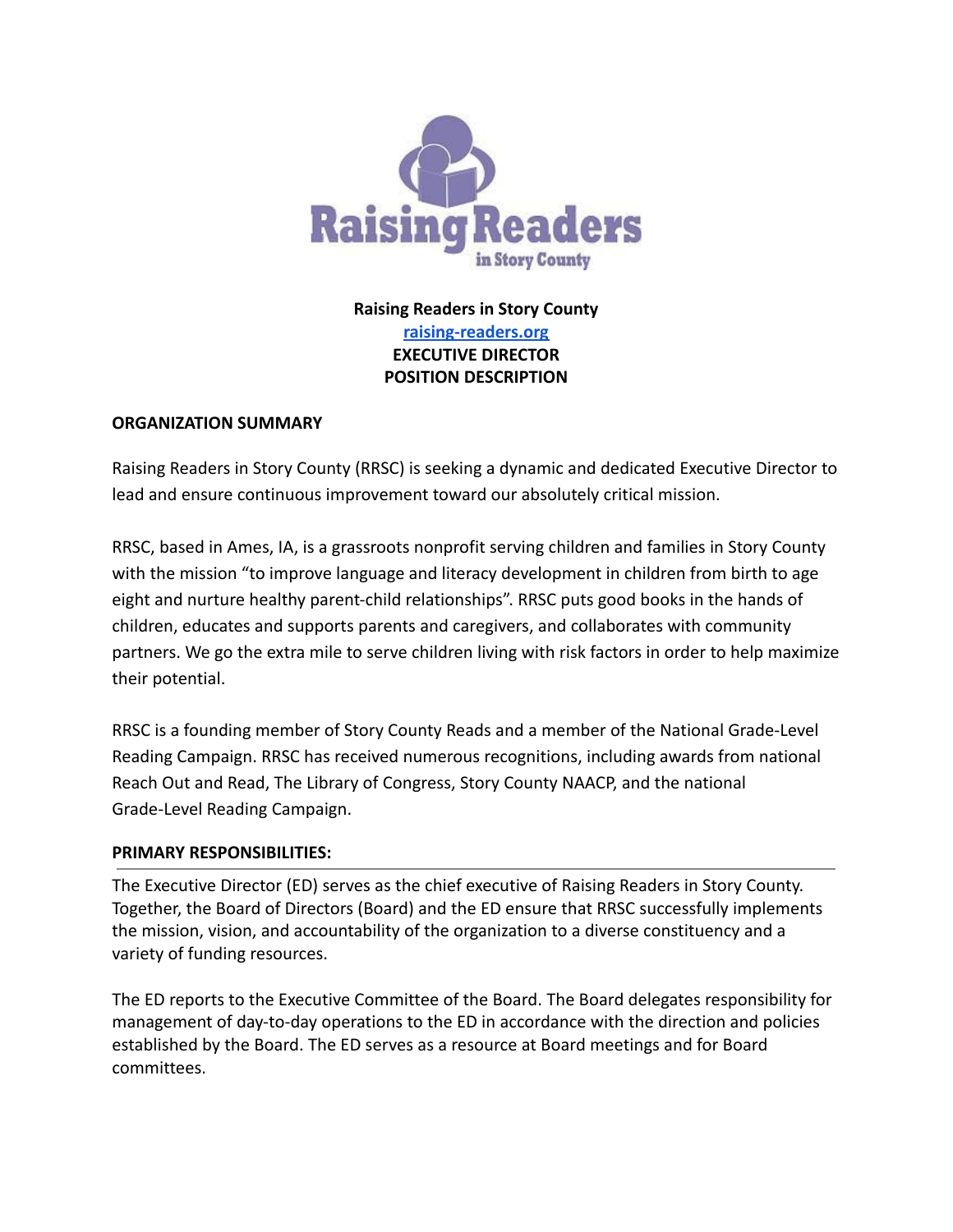#### **ESSENTIAL JOB FUNCTIONS:**

- Vision and Mission
	- o Assists the Board in development of a strategic plan.
	- o Implements strategic goals and objectives of the organization according to the approved strategic plan.
	- o Maintains an understanding of current implementation challenges and develops comprehensive solutions to address them.
	- o Provides support to partner organizations to ensure compatibility with RRSC mission and goals.
	- o Ensures the organization and its mission, programs, and activities are consistently presented in a strong positive image to the public and relevant stakeholders.
- Human Resource Management
	- o Effectively manages the human resources of the organization according to approved personnel policies.
	- o Directly oversees full and part-time staff, including recruitment, hiring, orienting, training, mentoring, evaluating, and recognizing.
	- o Responsible for oversight of Team Leads and volunteers.
	- o Anticipates and manages the flow of activities, communication, and coordination with and among staff and volunteers.
- Program Management
	- o Works with the Board to design, evaluate, and select program offerings.
	- o Oversees delivery of all RRSC programs.
	- o Prepares and monitors data and impact information for all programs.
	- o Provides program impact reports to funders and stakeholders.
- Financial Management and Fundraising
	- o Manages organizational finances in a timely, accurate, and complete manner.
	- o Recommends an annual budget for Board approval.
	- o Prudently manages organizational resources within budget guidelines and in conformance to current laws and regulations.
	- o Oversees annual audit process.
	- o Oversees development activities for the organization, including donor relations and recognition.
	- o Assists the Board in fundraising planning and implementation, including, but not limited to, identifying resource requirements, researching funding sources, establishing strategies to approach funders, submitting grant and funding proposals, and administering required fundraising records and documentation.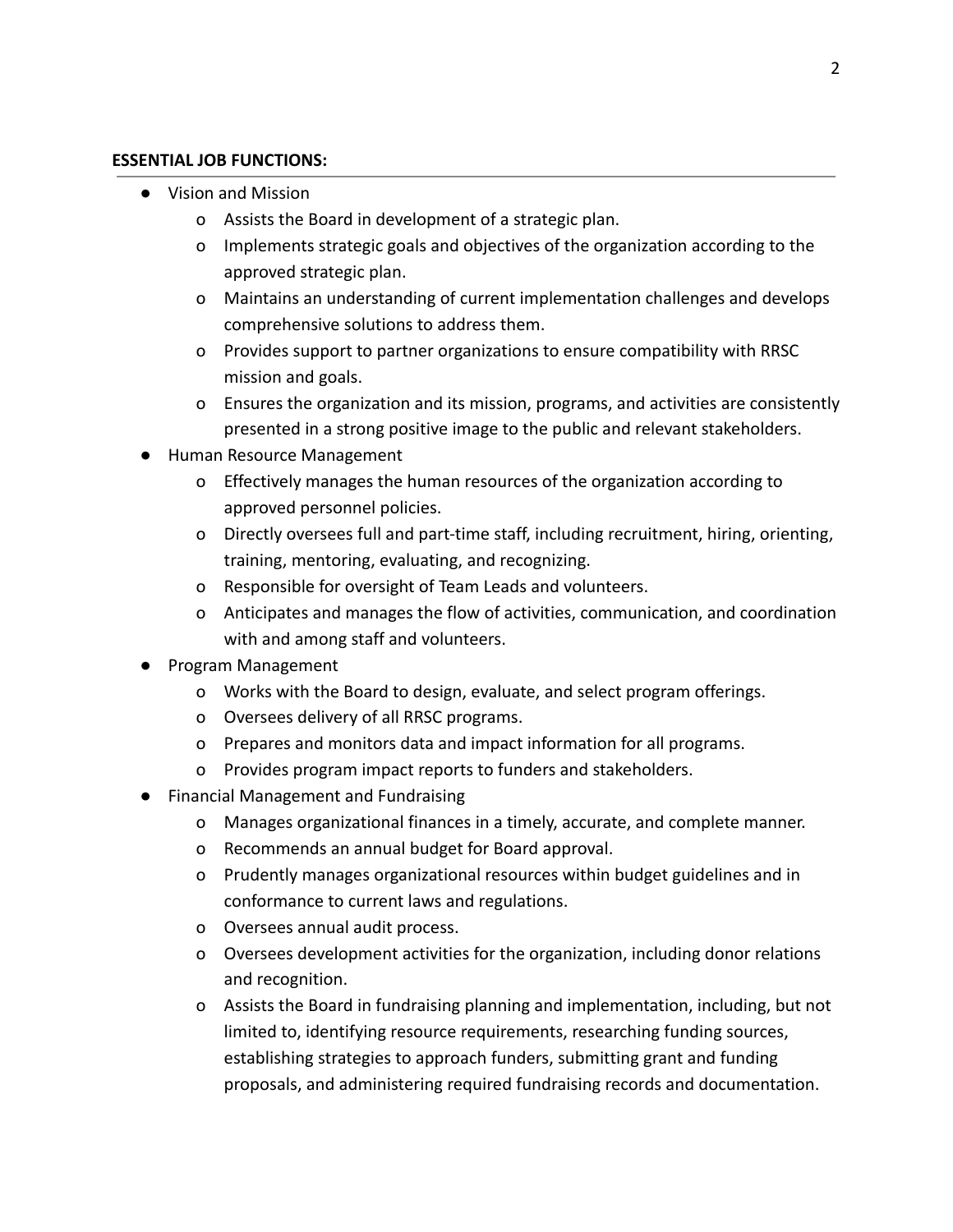- Community Engagement
	- o Acts as an advocate within private and public sectors of the community for issues relevant to RRSC.
	- o Builds and maintains relationships with community partners.
	- o Serves on area boards and committees related to literacy.
	- o Develops and implements a plan for marketing and promotion of RRSC, including community presentations, social media, website, and publications.
	- o Ensures coverage of RRSC activities throughout Story County.
	- o Provides leadership in children's literacy advocacy, programs, and activities in Story County.
	- o Organizes outreach with community partners, including following-up as needed.
	- $\circ$  Travels as needed within Story County, Iowa, to engage with constituents.
- Other Duties as Assigned

# **DEMONSTRATED QUALIFICATIONS:**

- A Bachelor's degree is required. Preference may be given for a degree in a field related to early literacy, education, child development, public health, or social science. Preference may be given for advanced degrees in a relevant field.
- Superb people skills with the ability to build effective relationships with a range of stakeholders is required.
- Grant writing and management experience is required.
- Proficiency with technology, Google Workspace or Microsoft Office suite, and databases such as DonorPerfect is required.
- Experience leading, managing, and marketing a not-for-profit organization is strongly preferred.
- Superb organizational skills, including the ability to manage multiple responsibilities simultaneously, set priorities, meet deadlines, and respond quickly to requests for information and assistance.
- Knowledge of birth to age 8 literacy needs is strongly preferred.
- Exceptionally high personal and professional integrity.
- Commitment to professional development and lifelong learning.
- Strong commitment to diversity, inclusion, and equity.
- Human resource management experience is preferred.
- Ability to fulfill an exempt, full-time schedule requiring some flexibility to attend evening and weekend events.

# **KNOWLEDGE, SKILLS, AND ABILITIES:**

- **●** Strong fiscal management skills.
- Strong analytical and problem solving skills.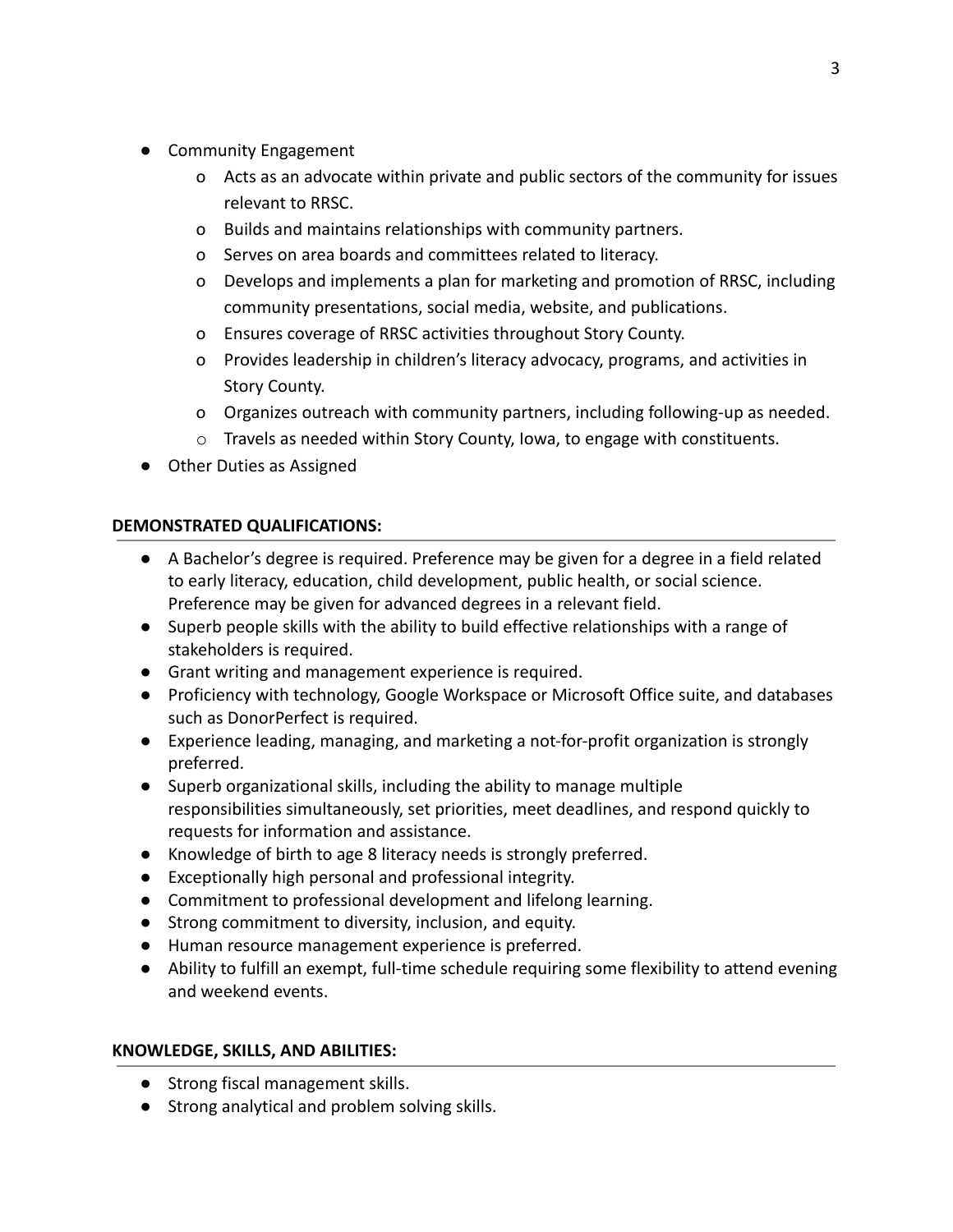- Excellent written and verbal communication and presentation skills.
- Ability to lead and manage others.
- Ability to use data and research to drive and inform decision-making.
- Ability to maintain confidentiality of all internal materials and information.
- Ability to work autonomously or collaboratively as the situation demands.
- Ability to work in a fast-paced, evolving environment.
- Ability to be highly detail oriented.
- Ability to be flexible and creative.
- Ability to tolerate ambiguity.

## **PHYSICAL AND WORK ENVIRONMENT CHARACTERISTICS:**

#### Speech Requirements:

Ability to express or exchange ideas by means of the spoken word. Ability to speak in a pleasant, well controlled voice to exchange information and answer questions. Ability to convey detailed or important spoken instructions to other workers accurately, loudly or quickly.

Vision Requirements:

The minimum standard for those whose work deals largely with preparing and analyzing data and figures and the use of a computer terminal.

Hearing Requirements:

Ability to listen attentively for phone calls, co-worker, and customer communication. Ability to receive detailed information through oral communication.

Physical Activity Requirements:

Predominantly sedentary work that involves sitting or standing with occasional lifting and carrying of objects up to 20 pounds. Other aspects of work require kneeling, crouching, stooping, grasping, and finger dexterity.

Working Conditions:

Primarily an office environment. The worker is not substantially exposed to adverse environmental conditions. Must be able to work under stressful situations and time constraints.

## **COMPENSATION AND BENEFITS:**

Raising Readers in Story County offers a competitive compensation package, commensurate with experience and qualifications. Health insurance is included as well as a voluntary retirement savings plan (SEP IRA) and paid time away.